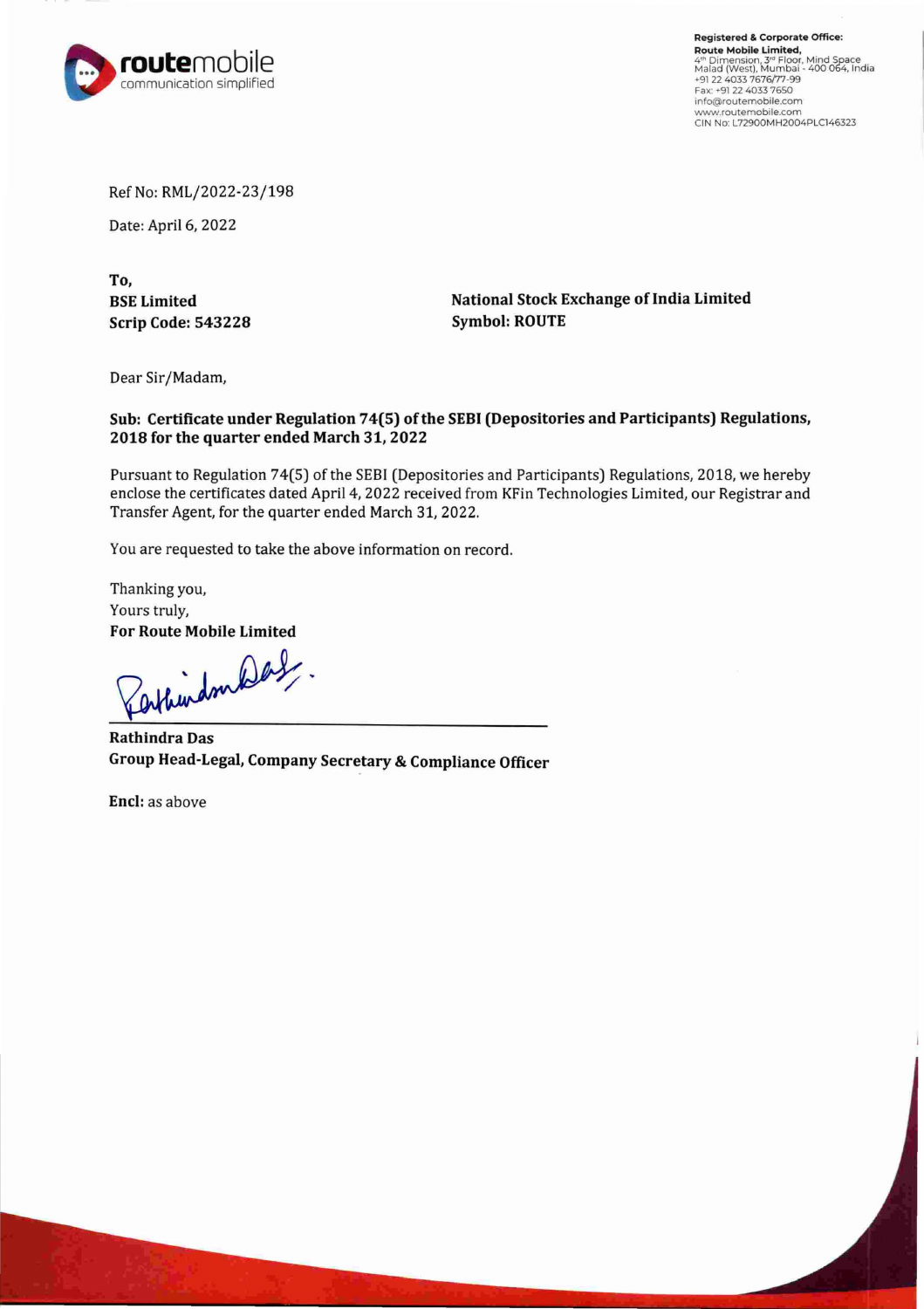

KFIN/MRVS/NSDL/74(5) E/1 Date: 04.04.2022

NATIONAL SECURITIES DEPOSITORY LIMITED TRADE WORLD 4TH FLOOR KAMALA MILLS COMPOUND SENAPATI BAPAT MARG LOWER PAREL MUMBAI - 400 013

Dear Sir(s).

Sub: Certificate under Regulation 74(5) for the quarter ended March  $31<sup>st</sup>$ , 2022

We as Registrars, Share Transfer and Depository Services agents of the ROUTE MOBILE LIMITED, certify that we have not received any request for dematerialized/rematerialized during the aforesaid period, as required under Regulation  $74(5)$  of SEBI (Depositories and participants) Regulations 2018.

Thanking you,

For KFin Technologies Limited

Umesh Pandey Manager

CC TO:

THE COMPANY SECRETARY ROUTE MOBILE LIMITED 4<sup>th</sup> DIMESION 3<sup>RD</sup> FLOOR, MIND SPACE MALAD (W) MUMBAI – 400 064

> **Registered** & **Corporate Office:**  Selenium, Tower B, Plot No- 31 & 32, Financial District, Nanakramguda, Serilingampally Hyderabad Rangareddi, Telangana - 500032, India

> > $CIN: U72400TG2017PLC117649$

(Formerly known as **KFin Technologies Private Limited)** 

**KFin Technologies Limited Q**